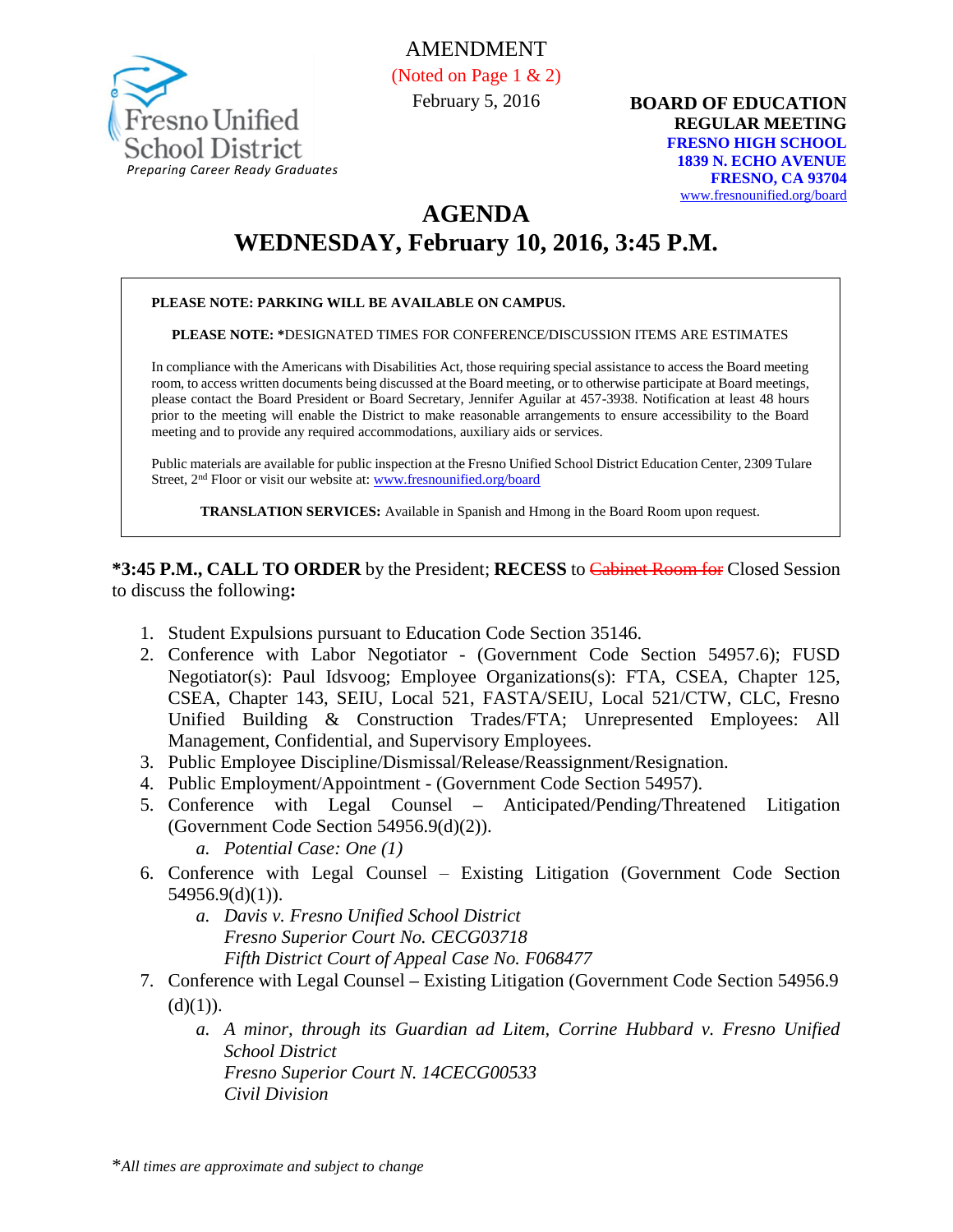**5:30 P.M., RECONVENE** and report action taken during Closed Session, if any.

## **PLEDGE OF ALLEGIANCE**

Connie Smith, a parent that has had a positive impact at Addams Elementary, will lead the flag salute.

## **APPROVE Minutes**

Included in the Board binders are the draft minutes for the January 20, 2016 Regular Meeting and the January 27, 2016 Special Board Meeting. The Superintendent recommends approval. Contact person: Michael E. Hanson, telephone 457-3884.

### **ADOPT Resolution Recognizing the Month of February 2016 as Career and Technical Education Month**

Fresno Unified would like to highlight the accomplishments of the thousands of students participating in Career and Technical Education programs across the district and recognize the dedication and leadership of the many teachers and staff that are helping connect students to the world of work and develop the character and competencies for workplace success. The Superintendent recommends adoption. Contact person: Sally Fowler, 248- 7465.

## **HEAR Reports from Student Board Representatives**

An opportunity is provided to hear comments/reports from Student Board Representatives from Fresno Design Science High School. Contact person: Rosario Sanchez, telephone 457-6223.

## **HEAR Report from Superintendent**

ALL CONSENT AGENDA items are considered to be routine by the Board of Education and will be enacted by one motion. There will be no separate discussion of items unless a Board member or member of the community so requests, in which event, the item(s) will be considered following approval of the Consent Agenda.

## **A. CONSENT AGENDA**

## **A-1, APPROVE Personnel List**

Included in the Board binders is the Personnel List, Appendix A, as submitted. The Superintendent recommends approval. Contact person: Paul Idsvoog, telephone 457-3548.

**A-2, ADOPT Findings of Fact and Recommendations of District Administrative Board** The Board of Education received and considered the Findings of Fact and Recommendations of District Administrative Panels resulting from hearings on expulsion and readmittance cases conducted during the period since the January 20, 2016, Regular Board meeting. The Superintendent recommends adoption. Contact person: Kim Mecum, telephone 457-3569.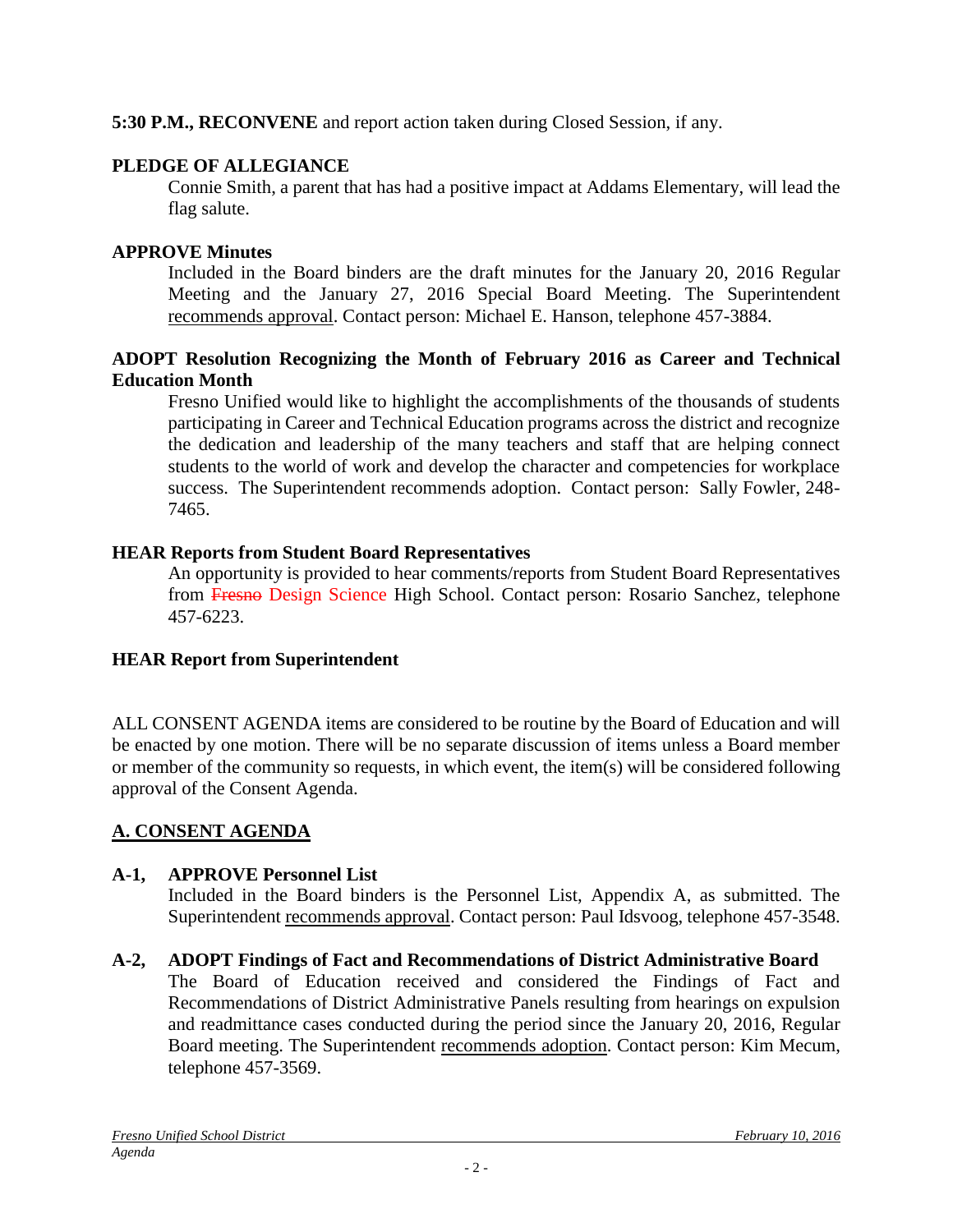#### **A. CONSENT AGENDA** - *continued*

**A-3, ADOPT Resolution No. 15-19, Establishment of a New Fund – Cafeteria Special Reserve Revenue Fund and Close Enterprise Fund** Included in the Board binders and recommended for adoption is Resolution No. 15-19 to close Enterprise Fund (Fund 610) and open a new Cafeteria Special Reserve Fund (Fund 130) in accordance with the California School Accounting Manual. The Superintendent recommends adoption. Fiscal impact: There is no fiscal impact to the district. Contact person: Ruth F. Quinto, telephone 457-6226.

#### **A-4, APPROVE Grant Award and ADOPT Resolution 15-03 Related to State of California Drought Response Outreach Program for Schools (DROPS)**

It is recommended that the Board approve a grant award of up to \$1,946,418 for the Drought Response Outreach Program for Schools (DROPS), and Resolution 15-03 (in the Board binders) that authorizes signature authority and allows the district to enter into an agreement with the state for the grant. Funding is provided through the State Water Resources Control Board. The grant will allow Fresno Unified to develop and install low impact development strategies for stormwater pollution reduction, retention, and use or recharge. The grant award is pending and adoption of the resolution is required to continue the project planning process. The Superintendent recommends approval and adoption. Fiscal impact: The grant will provide up to \$1,946,418 and requires 20% matching funds which will be met by staff and institutional in-kind contributions. Contact person: Karin Temple, telephone 457-3134.

#### **A-5, APPROVE Agreement with Demsey, Filliger & Associates for Actuarial Consulting Services**

Included in the Board Binders is a renewal agreement with Demsey, Filliger & Associates to provide actuarial consulting services related to the Health, Risk Management, Workers' Compensation and Defined Benefits Internal Service Funds. This agreement is effective February 11, 2016 through December 31, 2018. The Superintendent recommends approval. Fiscal impact: Sufficient funds of \$89,900 are available in the district's Health, Risk Management, Workers' Compensation and Defined Benefits Internal Service Funds. Contact person: Ruth F. Quinto, telephone 457-6226.

**A-6, APPROVE Independent Contractor Services Agreement with Fresno County Office of Education and Fresno Arts Council and Accept Donation from Farber Family**  Murray and Francine Farber will donate \$100,000 to fund a theater arts project that will partner Fresno Unified School District with Fresno County Office of Education, Fresno Arts Council, Roosevelt School of the Arts, Fresno City College, and Fresno State University. This theatre arts project aligns with the Any Given Child partnership with Fresno County Office of Education, the City of Fresno, and The Kennedy Center to provide common arts experiences throughout the district. The Superintendent recommends approval. Fiscal impact: There is no fiscal impact to the district. Contact person: Kim Mecum, telephone 457-3731.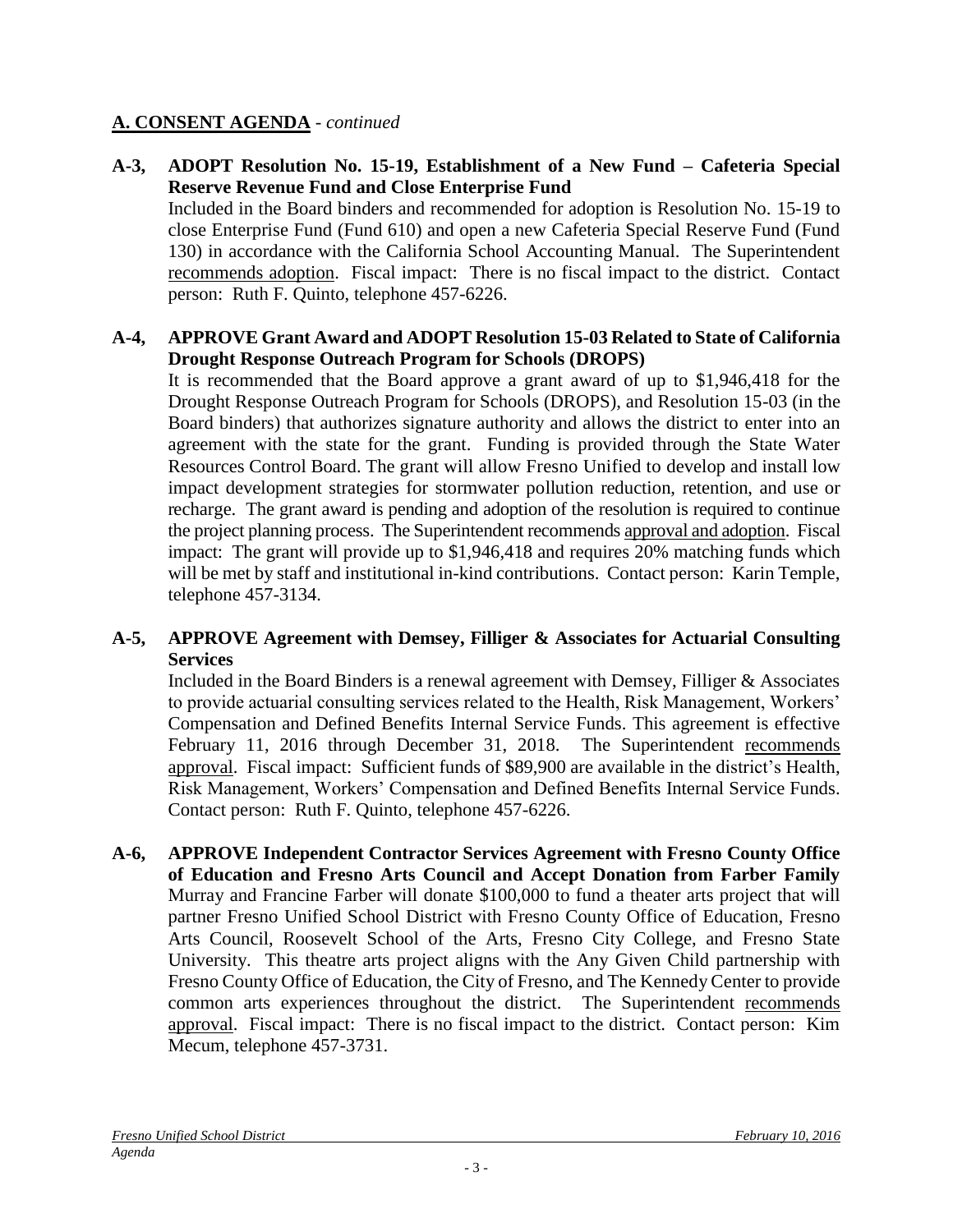#### **A. CONSENT AGENDA** - *continued*

#### **A-7, APPROVE First Addendum to Independent Contractor Services Agreement with Fuel Education, LLC**

Included in the Board binders is an addendum with Fuel Education, LLC in the amount of \$226,750. This vendor will provide speech/language services to students as required by Individualized Education Programs (IEPs). The term of the agreement commenced on July 1, 2015 and will end on June 30, 2016. The Superintendent recommends approval. Fiscal impact: Sufficient funds in the amount of \$226,750 are available in the Special Education budget. Contact person: Rosario Sanchez, telephone 457-6223.

#### **A-8, APPROVE Addendum #1 Extending the Agreement for Confidential Data Exchange Between Fresno Unified School District and Transforming Education, A Program of the National Center on Time and Learning**

Included in the Board binders is an addendum to the August 2014 Board approved agreement for the confidential data exchange between Fresno Unified School District and Transforming Education. Addendum #1 extends the original agreement through the end of the 2016 calendar year. The Superintendent recommends approval. Fiscal impact: There is no fiscal impact to the district. Contact person: Dave Calhoun, telephone 457- 3895.

#### **A-9, APPROVE a Contract with Panorama Inc. for Survey Online Administration and Reporting Services**

Included in the Board binders is a contract for Panorama Inc. to provide support to the Fresno Unified School District survey initiatives relating to the CORE waiver entered into by Fresno Unified and five other public school districts in California. Pursuant to this Agreement, the contractor will support online student, staff, and family survey programs for the district, including survey administration and reporting. The Superintendent recommends approval. Fiscal impact: Sufficient funding of \$27,000 is available from the 2015/16 Title I budget. Contact person: Dave Calhoun, telephone 457-3895.

#### **A-10, APPROVE Bid 16-14, Addicott Elementary School Modernization**

Included in the Board binders is information on Bid 16-14 for the modernization of Addicott Elementary School, which serves students with special needs. The project will remodel and add fully accessible restrooms in each of the eight classrooms. The modernization also includes a functional skills student kitchen; new room focused on motor skills; fencing the entire campus and installing automatic exit gate for safety and security; improvements to the bus zone; new heating and air conditioning system; and expansion of therapeutic walking paths. The request for bids was lawfully advertised on December 9, 2015. Notifications were sent to ninety-four (94) vendors and four (4) construction trade publications, and the district received six (6) responses.

Mark Wilson Construction, Inc. (Fresno, California) \$2,530,869

The Superintendent recommends approval. Fiscal impact: Funding of \$2,530,869 is available in the Measure Q budget. Contact person: Karin Temple, telephone 457-3134.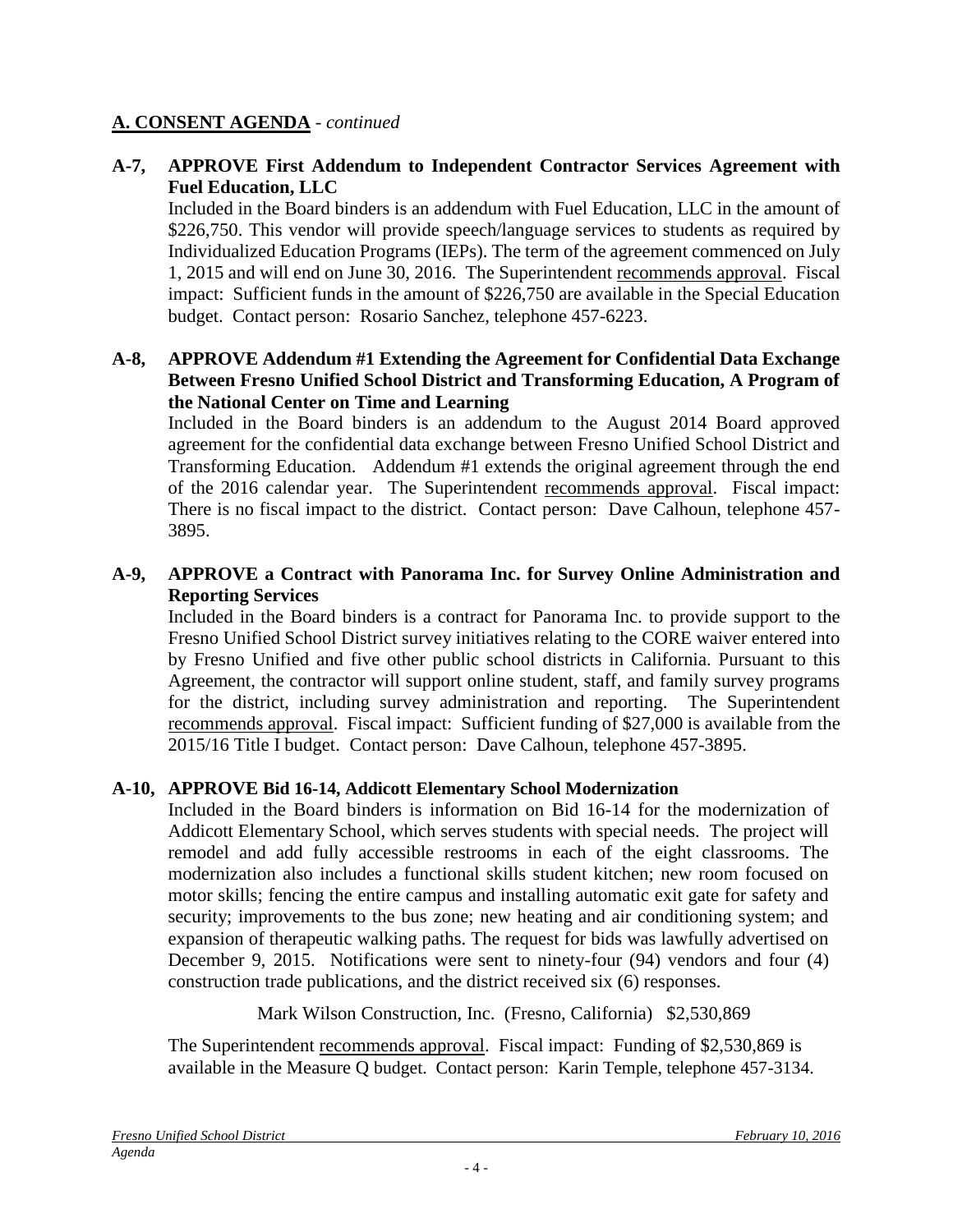#### **END OF CONSENT AGENDA (ROLL CALL VOTE)**

#### **UNSCHEDULED ORAL COMMUNICATIONS**

Individuals who wish to address the Board on topics within the Board's subject matter jurisdiction, but **not** listed on this agenda may do so at this time. While all time limitations are at the discretion of the Board President, generally members of the public will be limited to a maximum of three (3) minutes per speaker for a total of thirty (30) minutes of public comment as designated on this agenda. Any individual who has not had an opportunity to address the Board during this initial thirty (30) minute period may do so at the end of the meeting after the Board has addressed all remaining items on this agenda. Individuals with questions on school district issues may submit them in writing. The Board will automatically refer to the Superintendent any formal requests that are brought before them at this time. The appropriate staff member will furnish answers to questions. Please note that if you wish to address the Board on an agenda item, you should do so when that specific item is called.

#### **B. CONFERENCE/DISCUSSION AGENDA**

#### **6:00 P.M.**

#### **B-11, PRESENT and DISCUSS the 2016/17 Strategic Budget Development**

At the January 20, 2016 Board of Education meeting, the 2016/17 Governor's Proposed Budget and the District's preliminary strategic budget development was discussed. On February 10, 2016, staff and the Board will continue budget development discussions. Fiscal impact: Not available at this time. Contact person: Ruth F. Quinto, telephone 457- 6226.

#### **6:30 P.M.**

#### **B-12, DISCUSS and APPROVE the Naming of Hoover High School Aquatic Center**

Hoover High School requested public input in naming their new aquatic center. Per Board Policy 7310, Hoover High School, with support from the District's Communication office engaged in community outreach collecting nominations October 1-30, 2015. Feedback opportunities were provided via surveys, social media, school and district websites, school newsletters, emails and Building Futures. The Superintendent recommends approval. Fiscal impact: There is no fiscal impact to the district. Contact person: Miguel Arias, telephone 457-3652.